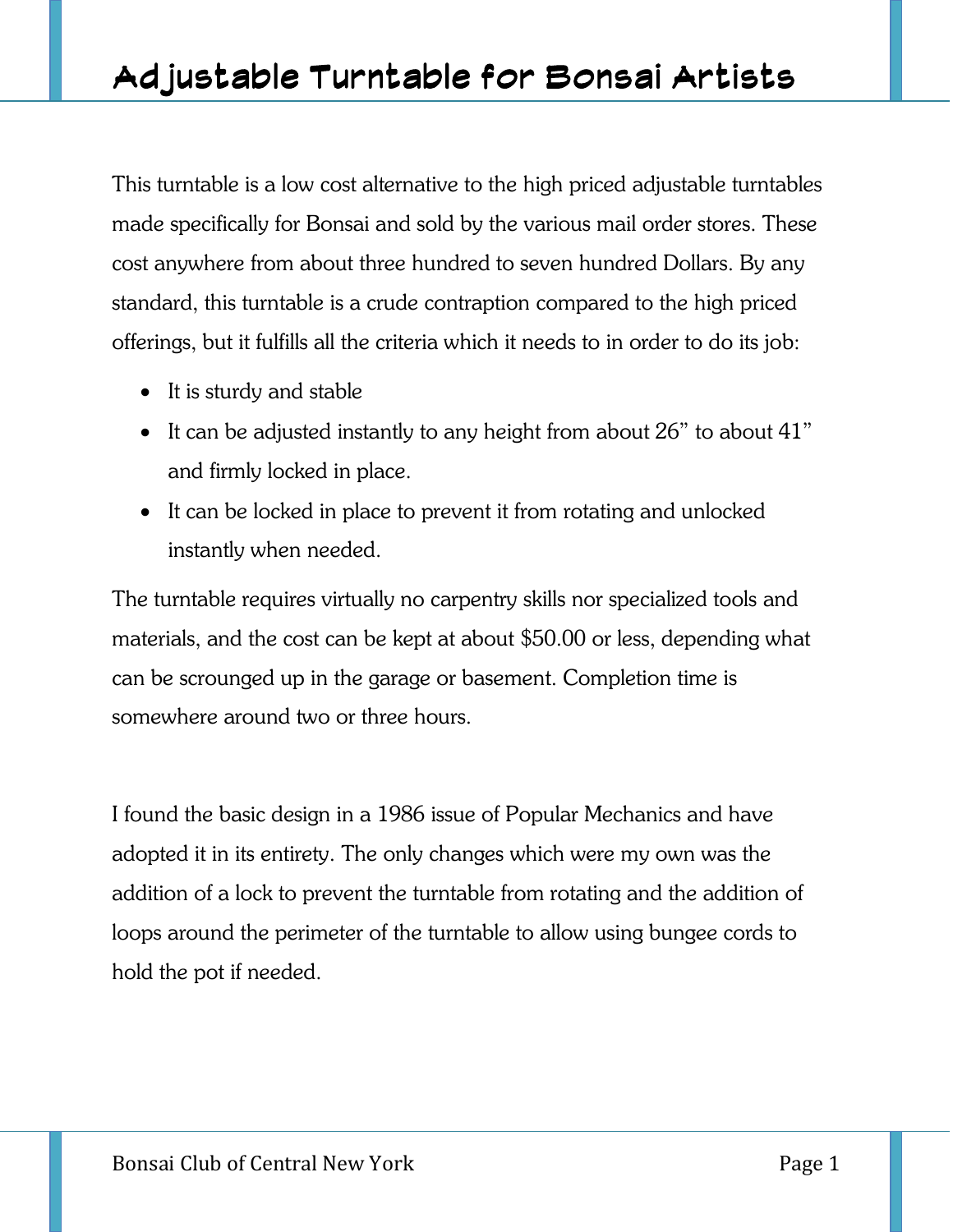Materials needed:



#### Top row:

Turntable: I purchased a readymade cutting board of about 12" diameter at Wal-Mart for the turntable (\$ 8.00). You can easily make your own out of plywood of almost any size which is reasonable. This particular one was varnished but did absorb moisture, so it will be a good idea to seal it with polyurethane or something similar. The optional eight eye hooks around the edge are for hooking in bungee cords.

Middle row:

 $\bullet$   $\frac{3}{4}$ " steel nipple 24" long, threaded both ends (Lowe's or Home Depot)

Bottom row, left to right: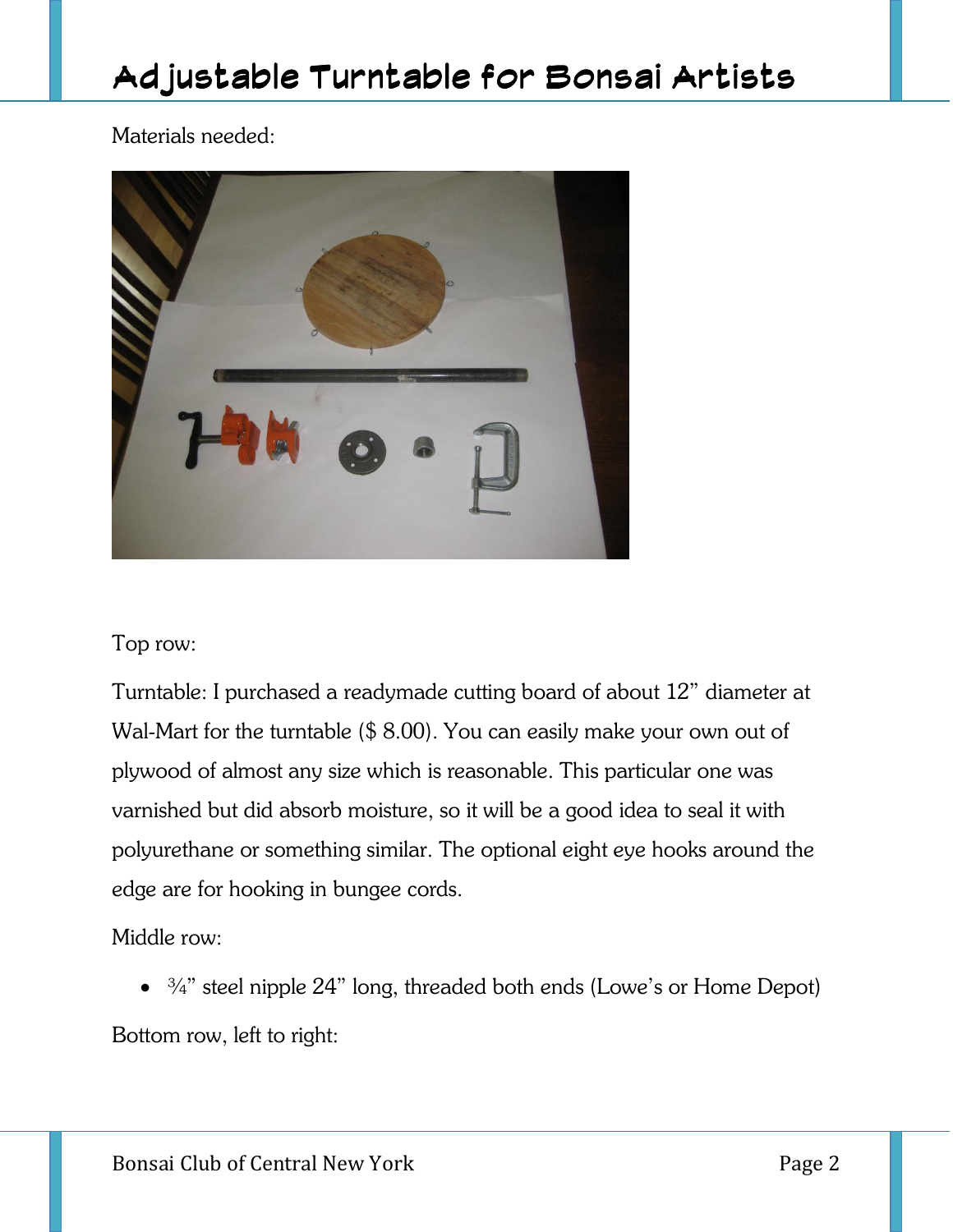- $\bullet$   $\frac{3}{4}$ " pipe clamp. You'll only use the right half. (Lowe's, Home Depot or Harbor Freight)
- $\bullet$   $\frac{3}{4}$ " threaded iron pipe flange (Lowe's or Home Depot)
- $\bullet$   $\frac{3}{4}$ " iron pipe cap (Lowe's or Home Depot)
- 3" C clamp (Lowe's, Home Depot of Harbor Freight)
- About a dozen sheet metal or wood screws  $# 10 x$  about  $\frac{3}{4}$ " depending on what materials you use.
- Some scrap plywood or 1x lumber



 A kitchen stool, 24" high (Wal-Mart has them for around 15 bucks. (Be careful, though, they also have shorter ones, which you don't want)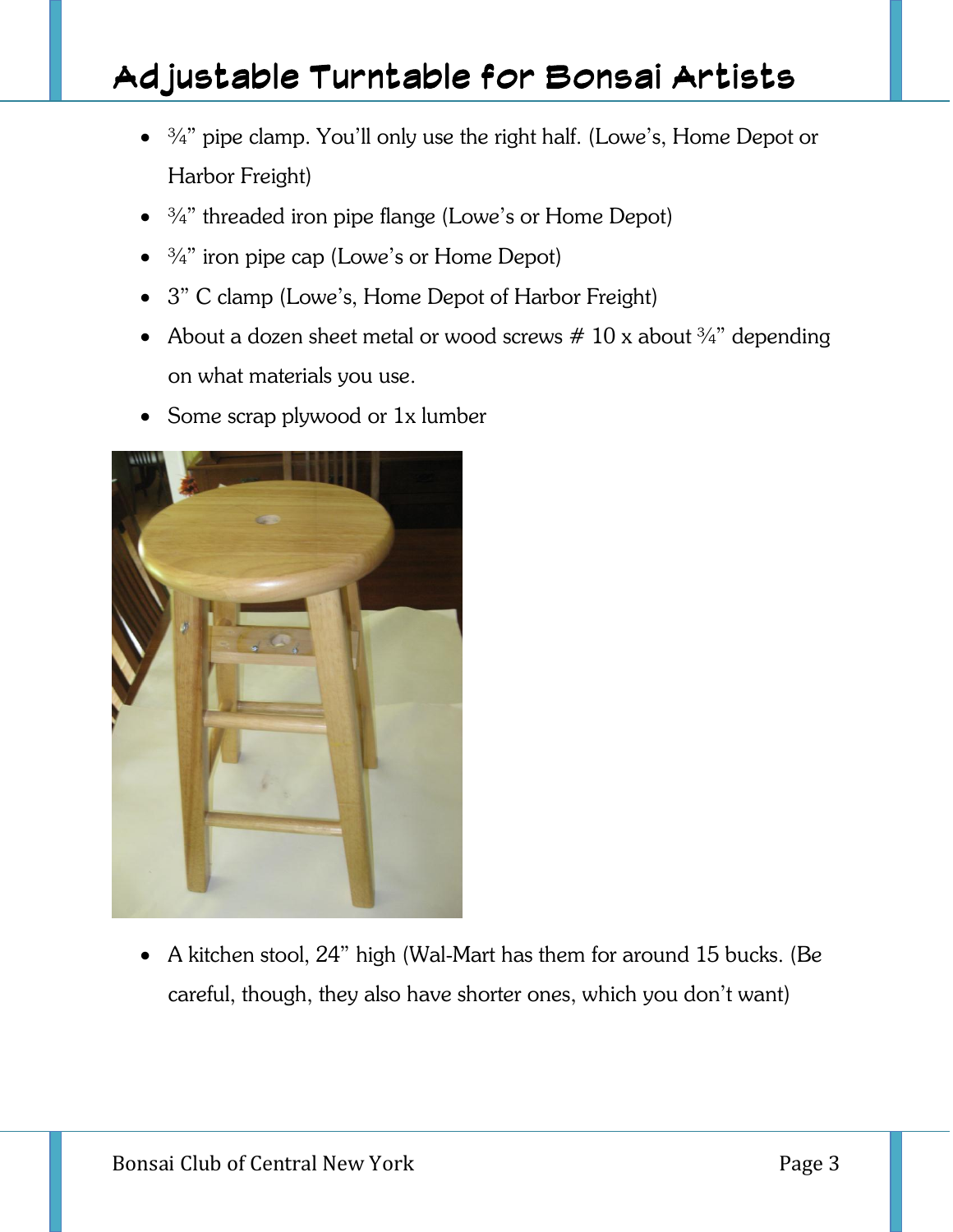Tools:

- Electric drill
- Some drill bits to predrill screw holes
- 1" spade bit or hole saw
- Screwdriver
- Band aids
- Sandpaper

#### **Construction**

- 1. Find the centers of the turntable and the stool and mark them. (instructions at the end).
- 2. Center the flange on the bottom of the turntable, drill 4 pilot holes and screw the flange to the turntable. Screw one end of the pipe into the flange and tighten just a little over hand tight. Set aside

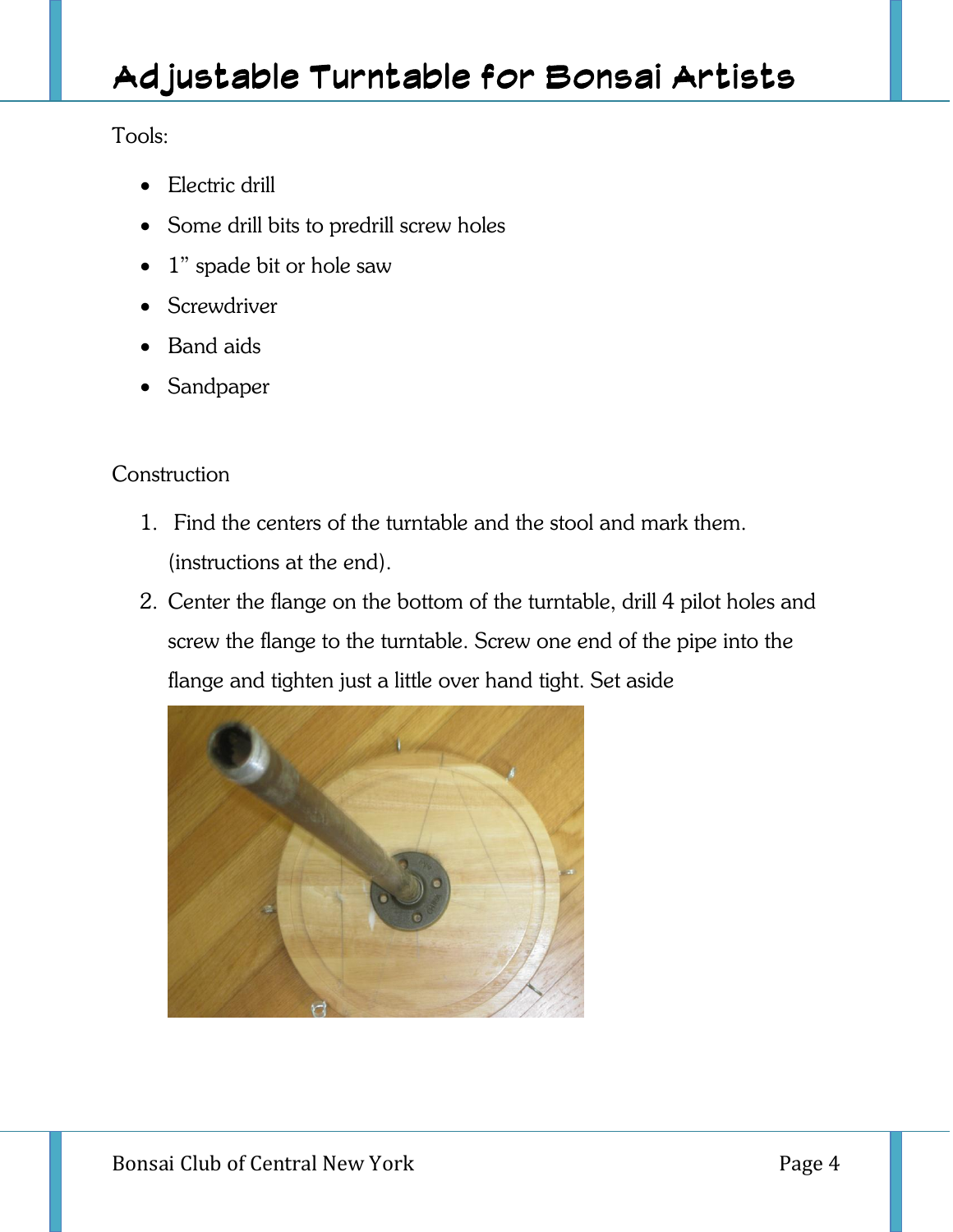3. Using the spade bit or the hole saw, drill a 1" diameter hole through the center of the stool. The pipe needs to fit through there. Unfortunately the outside diameter of a  $\frac{3}{4}$ " pipe is a little larger than 1", so you'll need to do some sanding to make it fit. The pipe should turn freely but not be too loose. The wood the stool is made of is very hard, so this will take some work.



4. Find a piece of plywood or scrap 1x4 lumber, drill another 1" hole through it and align it with the hole in the stool, using the pipe as a guide. Make sure the pipe rotates freely and the top of the turntable rotates smoothly and remains level without wobble. Once everything works to your satisfaction, fasten the piece to the cross brace on the stool.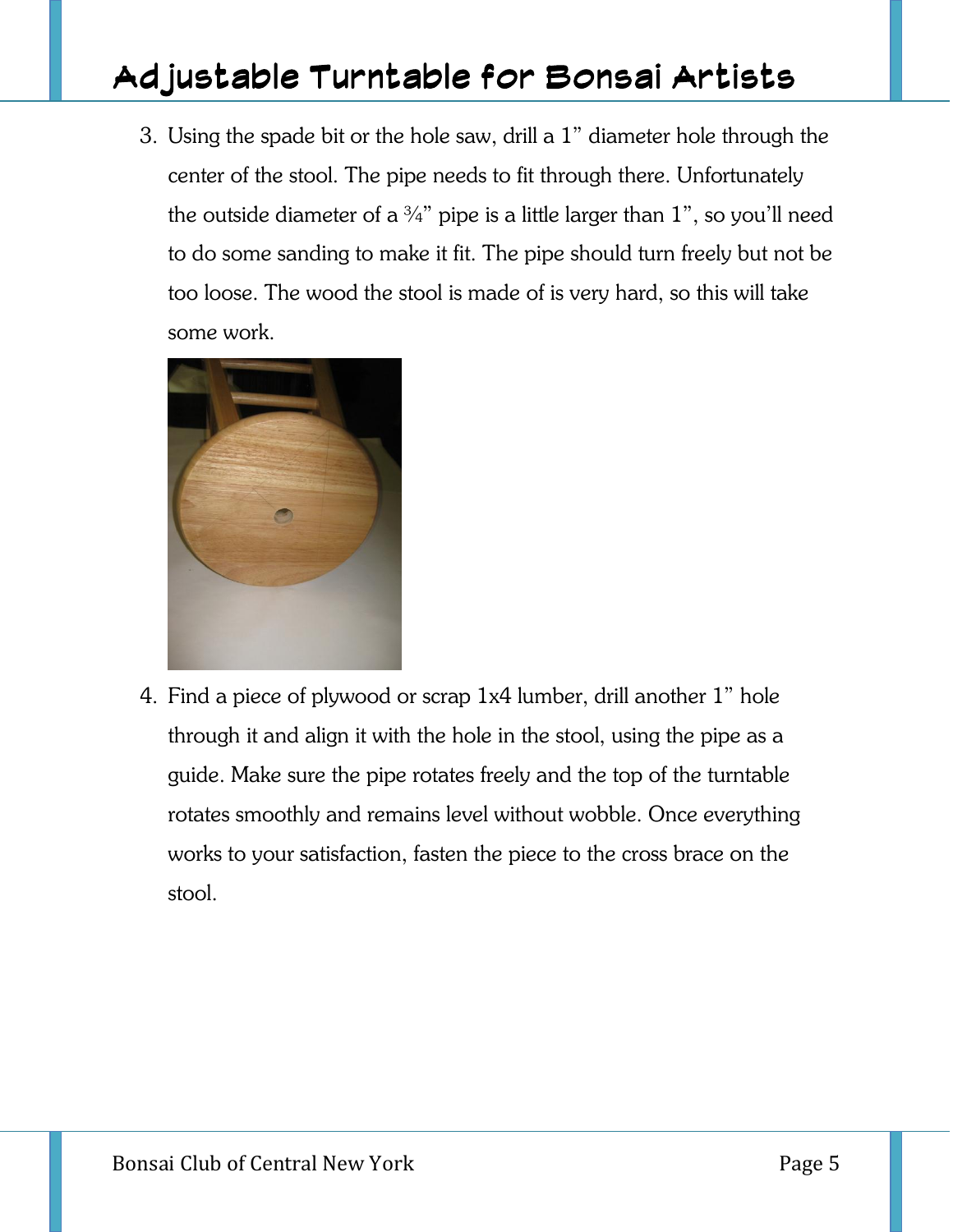

5. Take the half of the pipe clamp and slip the turntable/pipe assembly through the top hole, then the pipe clamp (you need to depress the release on the pipe clamp while doing this) and through the bottom hole. Put a screw at either side of the pipe clamp to keep it from turning .Screw the cap onto the bottom of the pipe as a stop and you are essentially finished except for the lock.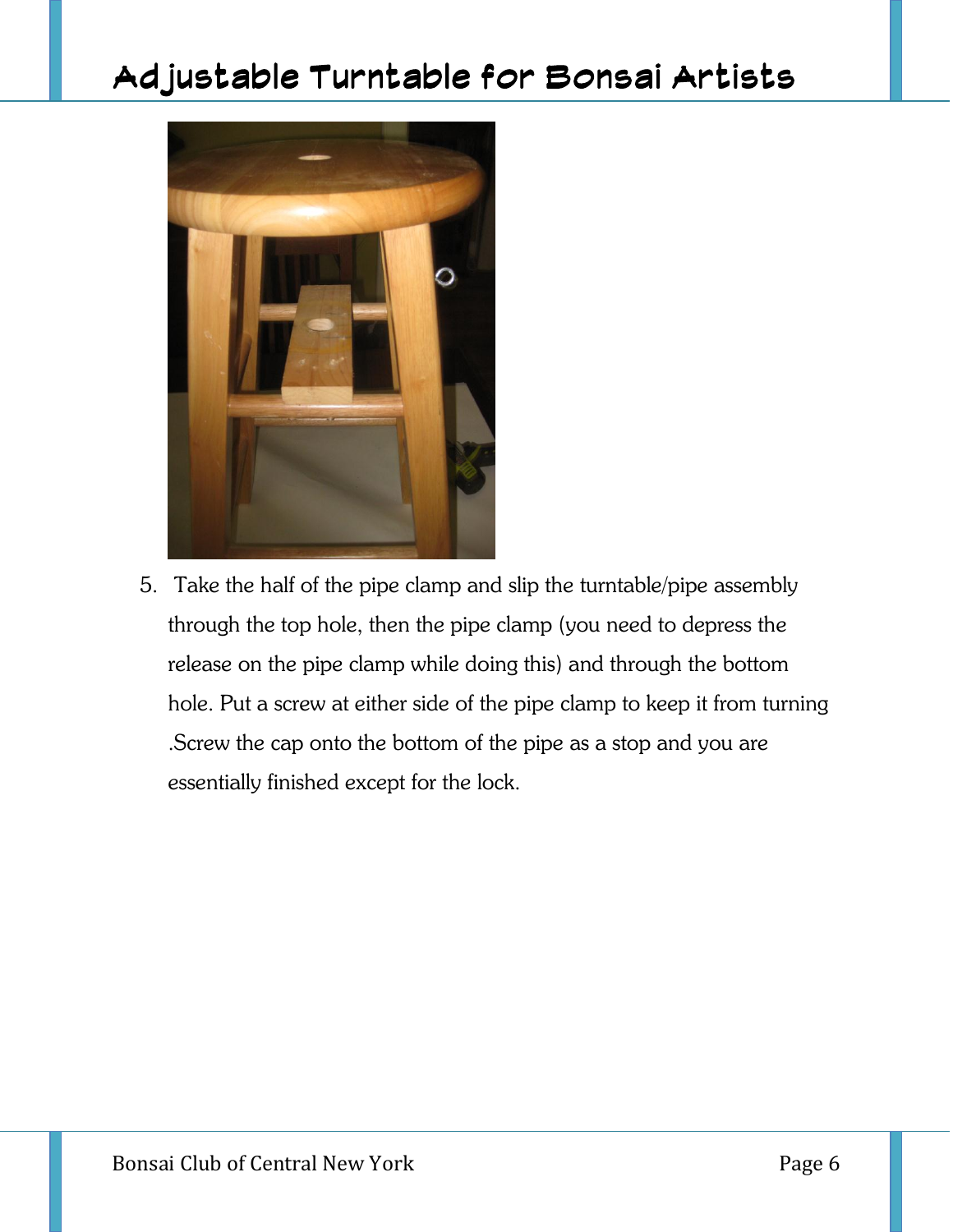

6. Fit the C clamp to the underside of the cross piece as shown and secure in place. Fit it so the clamp will only require about a  $\frac{1}{4}$  turn to lock it to the pipe, this will take a little bit of experimentation.

I used J-D Weld epoxy to secure the clamp. I'll see how it works in the long run. A better way would be to drill two holes through the C clamp and screw it to the cross piece, but cast iron can be difficult to drill.

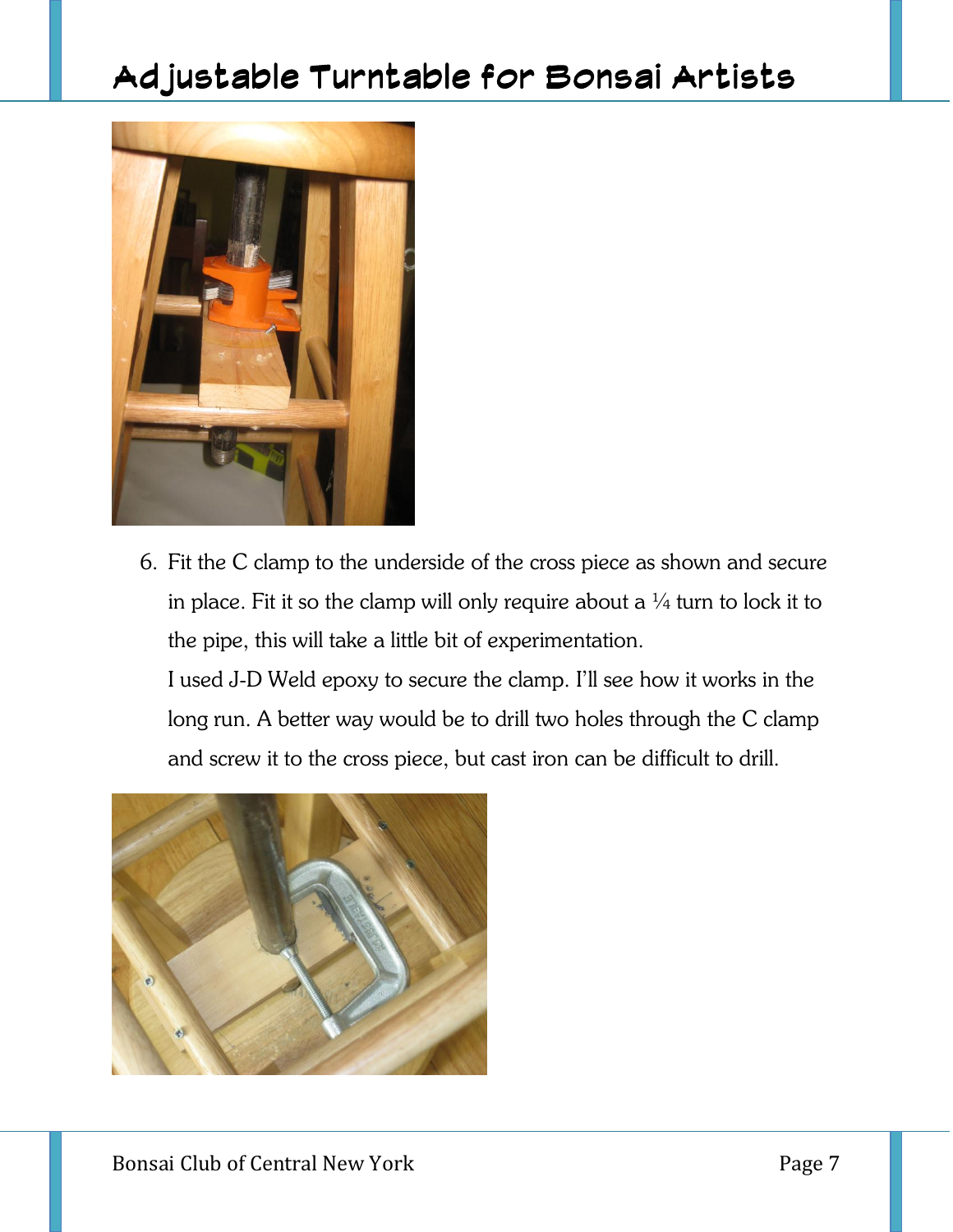### The Completed Turntable



Wolff Garritano